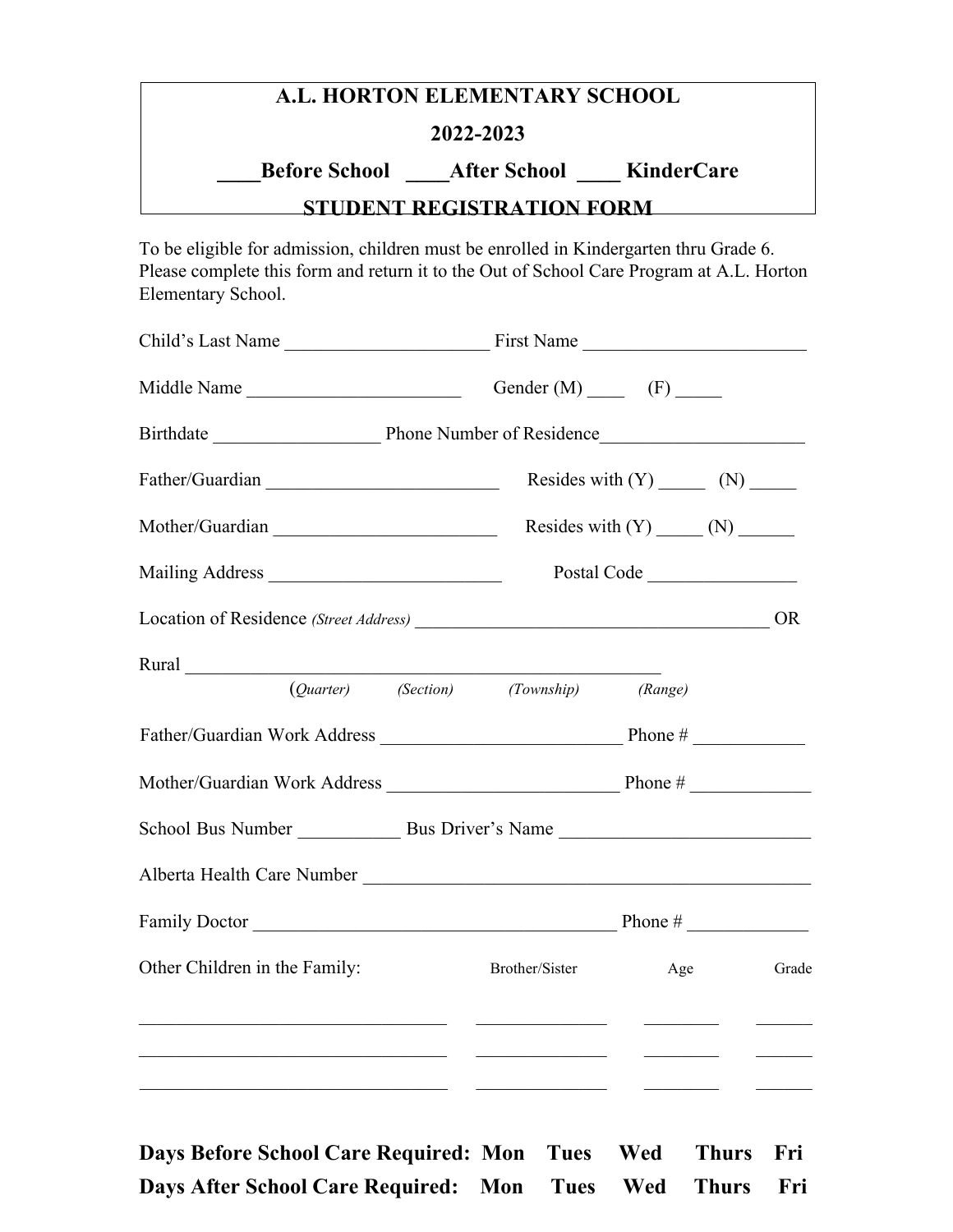| Does your child have any allergies?                                                                                                                                                                                                                                                                                                                                                                           | Yes                                                                                                                 | No                                                                                                             |
|---------------------------------------------------------------------------------------------------------------------------------------------------------------------------------------------------------------------------------------------------------------------------------------------------------------------------------------------------------------------------------------------------------------|---------------------------------------------------------------------------------------------------------------------|----------------------------------------------------------------------------------------------------------------|
| (If yes, please specify)                                                                                                                                                                                                                                                                                                                                                                                      |                                                                                                                     |                                                                                                                |
| Is your child's immunization up to date?                                                                                                                                                                                                                                                                                                                                                                      |                                                                                                                     | No                                                                                                             |
| (If no, please specify)                                                                                                                                                                                                                                                                                                                                                                                       |                                                                                                                     |                                                                                                                |
| Does your child have a hearing disorder?                                                                                                                                                                                                                                                                                                                                                                      |                                                                                                                     | No new years of the New York of the New York of the New York of the New York of the New York of the New York o |
| (If yes, please specify)                                                                                                                                                                                                                                                                                                                                                                                      |                                                                                                                     |                                                                                                                |
| Does your child have eye problems?                                                                                                                                                                                                                                                                                                                                                                            |                                                                                                                     | No                                                                                                             |
| (If yes, please specify)                                                                                                                                                                                                                                                                                                                                                                                      |                                                                                                                     |                                                                                                                |
| Does your child have any physical challenges?                                                                                                                                                                                                                                                                                                                                                                 |                                                                                                                     | No new years of the New York of the New York of the New York of the New York of the New York of the New York o |
| (If yes, please specify)                                                                                                                                                                                                                                                                                                                                                                                      |                                                                                                                     |                                                                                                                |
| Has your child had any severe illness(es)?                                                                                                                                                                                                                                                                                                                                                                    | Yes                                                                                                                 |                                                                                                                |
| (If yes, please specify)                                                                                                                                                                                                                                                                                                                                                                                      |                                                                                                                     |                                                                                                                |
| Should physical exercise be restricted?                                                                                                                                                                                                                                                                                                                                                                       | Yes                                                                                                                 | No                                                                                                             |
| (If yes, please specify)                                                                                                                                                                                                                                                                                                                                                                                      |                                                                                                                     |                                                                                                                |
| Are there any religious or other restrictions?                                                                                                                                                                                                                                                                                                                                                                | Yes                                                                                                                 | No                                                                                                             |
|                                                                                                                                                                                                                                                                                                                                                                                                               |                                                                                                                     |                                                                                                                |
| Is your child on any medication(s)?                                                                                                                                                                                                                                                                                                                                                                           | Yes                                                                                                                 | No                                                                                                             |
| (If yes, please specify name of medication & medical condition taken for):                                                                                                                                                                                                                                                                                                                                    |                                                                                                                     |                                                                                                                |
|                                                                                                                                                                                                                                                                                                                                                                                                               |                                                                                                                     |                                                                                                                |
| Any other pertinent information:                                                                                                                                                                                                                                                                                                                                                                              |                                                                                                                     |                                                                                                                |
|                                                                                                                                                                                                                                                                                                                                                                                                               |                                                                                                                     |                                                                                                                |
|                                                                                                                                                                                                                                                                                                                                                                                                               |                                                                                                                     |                                                                                                                |
|                                                                                                                                                                                                                                                                                                                                                                                                               |                                                                                                                     |                                                                                                                |
| Emergency Phone Number: Father                                                                                                                                                                                                                                                                                                                                                                                | <u> 1980 - Andrea Albert III, politik eta politik eta politik eta politik eta politik eta politik eta politik e</u> |                                                                                                                |
|                                                                                                                                                                                                                                                                                                                                                                                                               | Mother                                                                                                              |                                                                                                                |
| Emergency Contact if Parent not available (Babysitter, Friend, or Relative) MUST BE LOCAL:                                                                                                                                                                                                                                                                                                                    |                                                                                                                     |                                                                                                                |
|                                                                                                                                                                                                                                                                                                                                                                                                               |                                                                                                                     |                                                                                                                |
| Name $\frac{1}{\sqrt{1-\frac{1}{2}}\sqrt{1-\frac{1}{2}}\sqrt{1-\frac{1}{2}}\sqrt{1-\frac{1}{2}}\sqrt{1-\frac{1}{2}}\sqrt{1-\frac{1}{2}}\sqrt{1-\frac{1}{2}}\sqrt{1-\frac{1}{2}}\sqrt{1-\frac{1}{2}}\sqrt{1-\frac{1}{2}}\sqrt{1-\frac{1}{2}}\sqrt{1-\frac{1}{2}}\sqrt{1-\frac{1}{2}}\sqrt{1-\frac{1}{2}}\sqrt{1-\frac{1}{2}}\sqrt{1-\frac{1}{2}}\sqrt{1-\frac{1}{2}}\sqrt{1-\frac{1}{2}}\sqrt{1-\frac{1}{2}}\$ |                                                                                                                     |                                                                                                                |
| Location of Residence                                                                                                                                                                                                                                                                                                                                                                                         |                                                                                                                     | <b>OR</b>                                                                                                      |
| (Street Address)                                                                                                                                                                                                                                                                                                                                                                                              |                                                                                                                     |                                                                                                                |
| Rural Communication and Communication and Communication and Communication and Communication and Communication<br>(Quarter) (Section) (Township)                                                                                                                                                                                                                                                               |                                                                                                                     |                                                                                                                |
|                                                                                                                                                                                                                                                                                                                                                                                                               | (Range)                                                                                                             |                                                                                                                |

 $\_$  , and the state of the state of the state of the state of the state of the state of the state of the state of the state of the state of the state of the state of the state of the state of the state of the state of the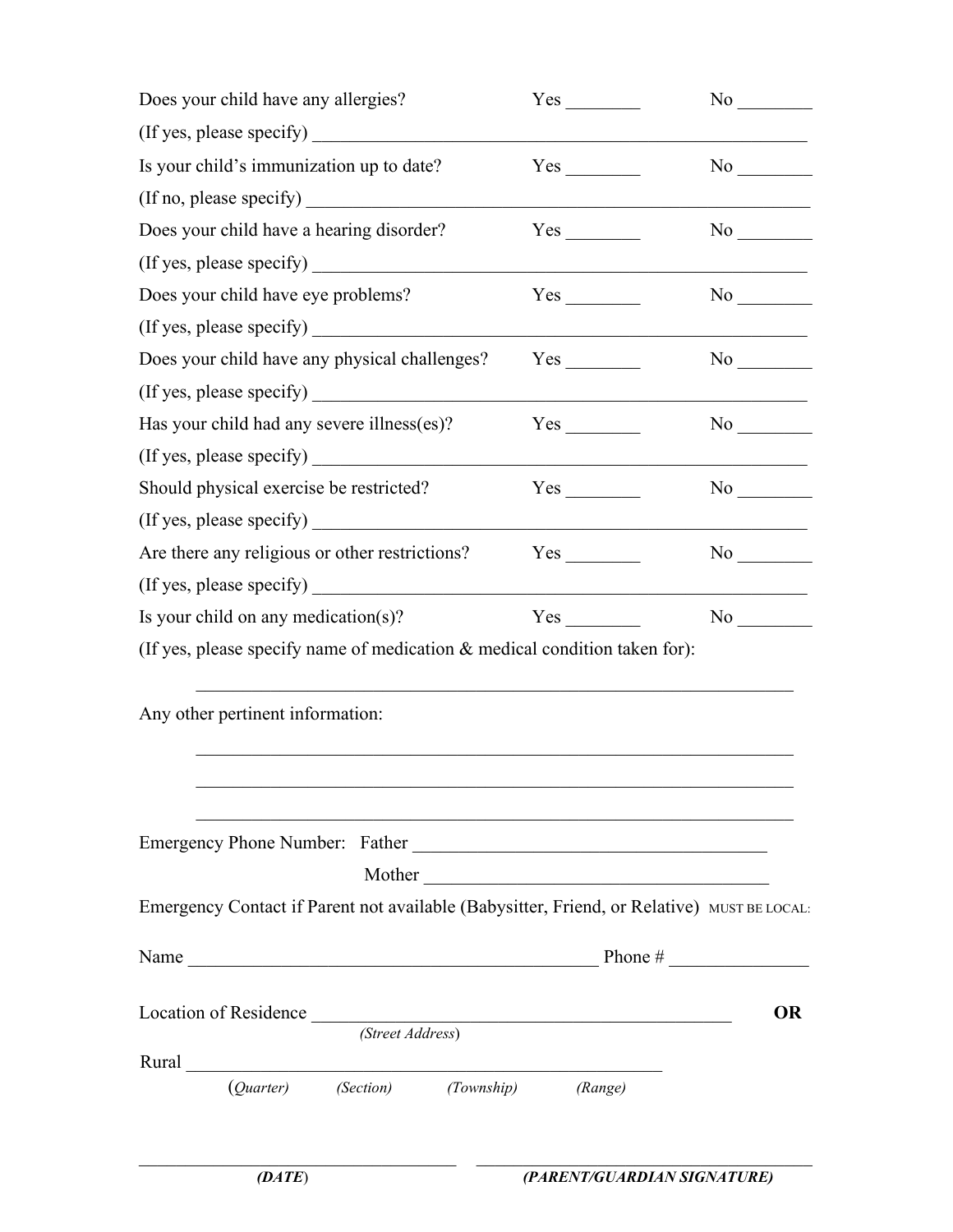## **PERMISSION for SCHEDULED ACTIVITIES**

**I give permission for my child to go on scheduled activities to designated nearby destinations including the "Gymnasium" and the "Outdoor Playground" at A.L. Horton Elementary School. These activities will be conducted under the close supervision of the A.L. Horton Out of School Care Staff. Please print your child's name, print your name, and sign in the spaces below.** 

**Thank you.**

| <b>CHILD'S NAME</b> | PARENT/GUARDIAN | <b>SIGNATURE</b> |
|---------------------|-----------------|------------------|
|                     |                 |                  |
|                     |                 |                  |
|                     |                 |                  |
|                     |                 |                  |
|                     |                 |                  |
|                     |                 |                  |
|                     |                 |                  |
|                     |                 |                  |
|                     |                 |                  |
|                     |                 |                  |
|                     |                 |                  |
|                     |                 |                  |
|                     |                 |                  |